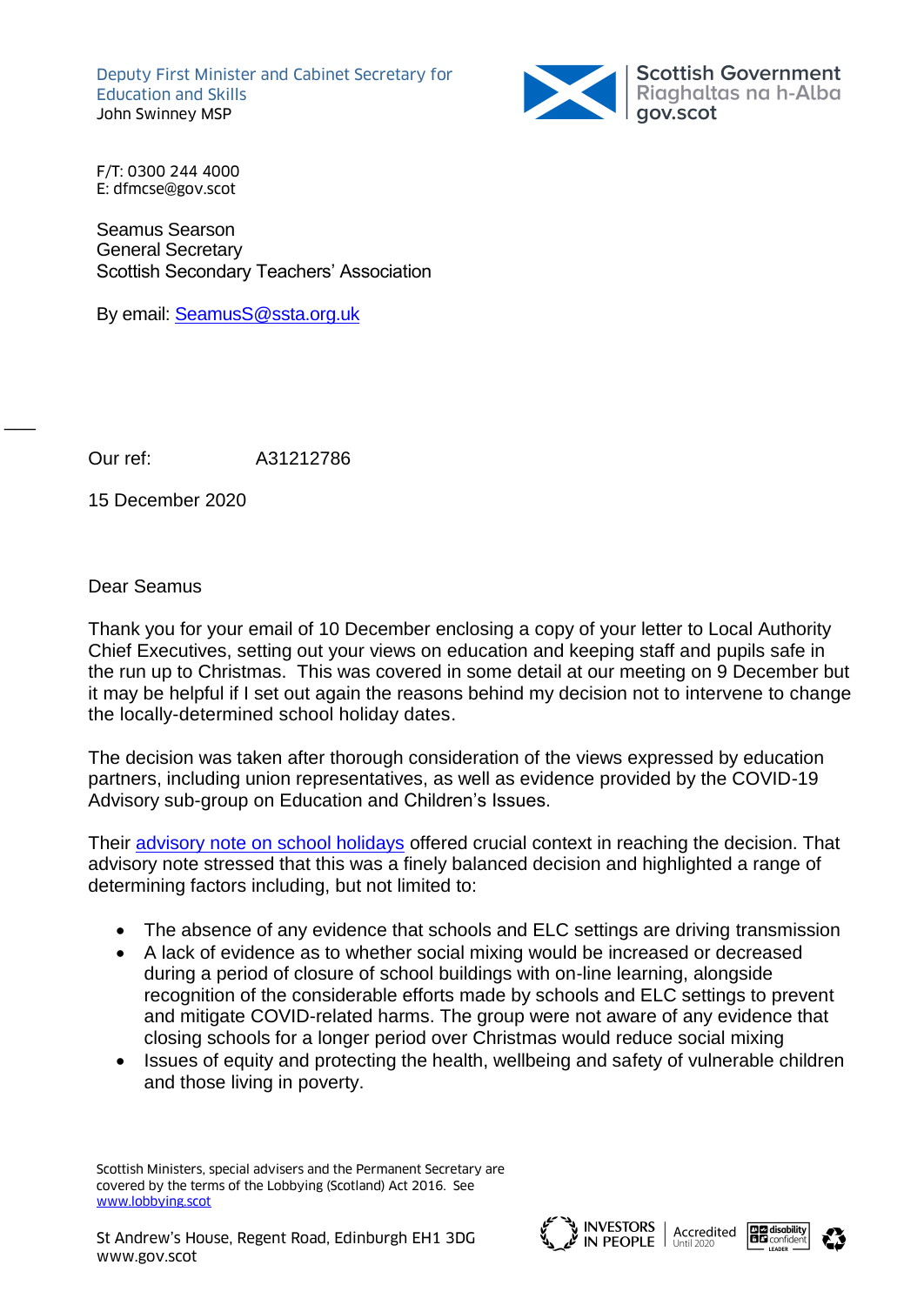I have reflected on our discussion last week and whether or not remote learning could be used flexibly in the lead up to the Christmas holidays. However, based on the above, I have not changed my original decision, and it is my view that schools should remain open as planned.

The context is something I know we are all aware of, but I think it is important to highlight again that this is also underpinned by the Scottish Government's existing policy regarding any move by an education authority to remote learning, as set out in the quidance on [reducing risks in schools,](https://www.gov.scot/publications/coronavirus-covid-19-guidance-on-reducing-the-risks-in-schools/pages/scientific-and-public-health-advice/) which has been jointly developed with local government and partners.

This guidance recognises that there may be circumstances in which, based on clear evidence and public health considerations, or other relevant factors, specific schools require either to close, or to implement remote learning for some children and young people for a defined period of time. All such decisions will continue to be made by local incident management teams, working in partnership with, and on the independent advice of, local Directors of Public Health, who take full account of school safety and wider public health considerations in line with their statutory duties. Similar decisions may require to be taken by local authorities, in conjunction with schools, where staffing constraints (e.g. due to selfisolation or shielding) or other matters make such a move unavoidable.

Since schools returned in August, we know that several have successfully implemented remote learning for specific cohorts, following advice from local public health teams. Teachers have used a range of online solutions, including those provided through national arrangements including Glow, to ensure that any disruption to learning is minimised. I am aware that through their efforts and dedication teachers have significantly improved the online offer for remote learning where it is required.

It is also important to acknowledge the detailed protection measures set out in our COVID-19 Strategic Framework, which are specifically designed to reduce community transmission and protect our schools. Having the protection levels in place has already contributed to our ability to reduce transmission in the community. I believe this deliberate community-wide strategy by the Government to suppress the virus is vital in protecting our schools from closure. A European Commission communication ['Staying safe from COVID-19 during](https://ec.europa.eu/health/sites/health/files/preparedness_response/docs/covid-19_stayingsafe_communication_en.pdf)  [winter'](https://ec.europa.eu/health/sites/health/files/preparedness_response/docs/covid-19_stayingsafe_communication_en.pdf) from 2 December sets out a number of non-binding considerations for member states. However we are now seeing the benefit of our protection levels approach in the reduction in prevalence of the virus.

That said, I recognise and reflected in my decision, the advisory sub-group condition that school staff be enabled to have a proper break over the festive period. I agree that it is imperative. I would want to assure you of my determination to ensure this is realised. Public Health Scotland continues to work with local Health Protection Teams and Directors of Education towards finalising the school contract tracing arrangements, to minimise the impact on staff over the festive period.

Scottish Ministers, special advisers and the Permanent Secretary are covered by the terms of the Lobbying (Scotland) Act 2016. See [www.lobbying.scot](http://www.lobbying.scot/)